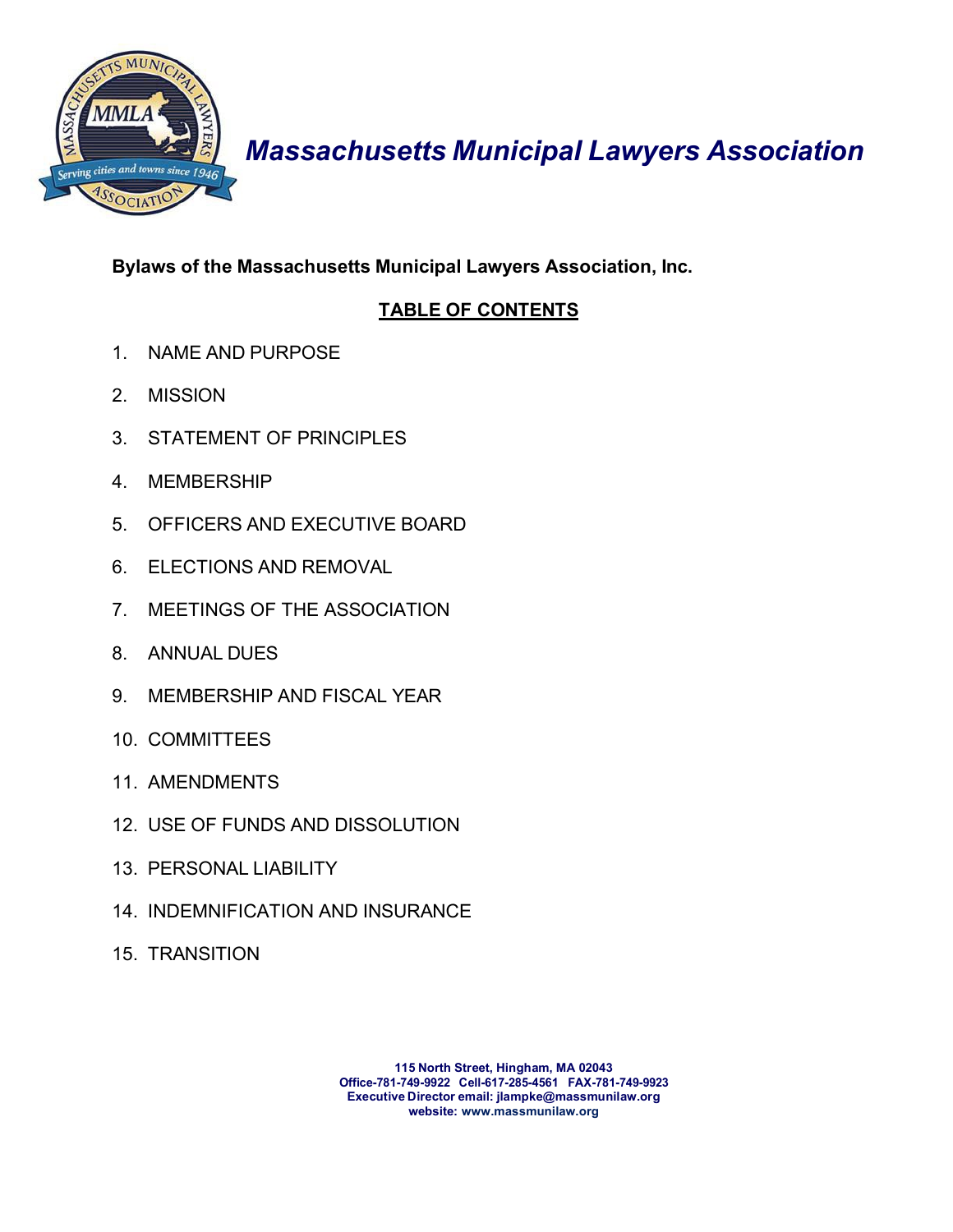### **ARTICLE I – NAME AND PURPOSE**

The name of the corporation shall be "Massachusetts Municipal Lawyers Association, Inc." ("MMLA" or "Association" or "Corporation") and the MMLA's purpose shall be as set forth in its Articles of Organization.

#### **ARTICLE II – MISSION**

The MMLA advocates for and advances the interests of attorneys who represent municipal governments and other municipal or local entities as either city solicitor, town counsel, outside counsel, special counsel, or in a similar capacity by: (a) providing a congenial forum and networking system to educate and promote collaboration between Members by sharing strategies, practices, procedures, and experiences to address common legal and administrative issues, concerns, and challenges to better serve their municipal clients; (b) collecting and disseminating information on matters of concern to attorneys practicing in the field of municipal law; (c) promoting the continuing education of attorneys on issues affecting municipal law; and coordinating and conducting activities and efforts to represent the interests of its Members in cases, legislation, regulations, and policies of impact within or throughout the Commonwealth of Massachusetts.

### **ARTICLE III – STATEMENT OF PRINCIPLES**

MMLA has incorporated its Statement of Principles into these Bylaws:

The municipal attorney occupies a position of responsibility and trust in local government. Recognizing this, the Members of MMLA, consisting of attorneys whose practice includes providing legal services to cities and towns or who otherwise devote a substantial portion of their practice to the advancement of municipal law, commit themselves to the standards of conduct set forth herein.

Central to that responsibility and trust is an expectation of and commitment by Members to hold themselves to the highest ethical standards. Members shall make every effort to earn the trust and respect of those advised and of the community served.

The following principles are advanced by MMLA as guideposts in the practice of municipal law, serving to guide Members in honoring client commitments while at the same time advancing the profession of municipal law:

- A. Members shall not provide legal advice that is based solely upon political alignment or partisanship, because such advice undermines public trust. When asked for advice, Members will give candid and balanced legal advice based upon principles of law. In rendering advice, Members may refer not only to the law but to other considerations, such as moral, economic, social, and political factors that may be relevant to the client's situation. However, Members should not be deterred from giving candid advice by the prospect that the advice may be unpalatable to the client.
- B. Members will strive to stay current in the law, including participation in continuing education programs related to municipal law.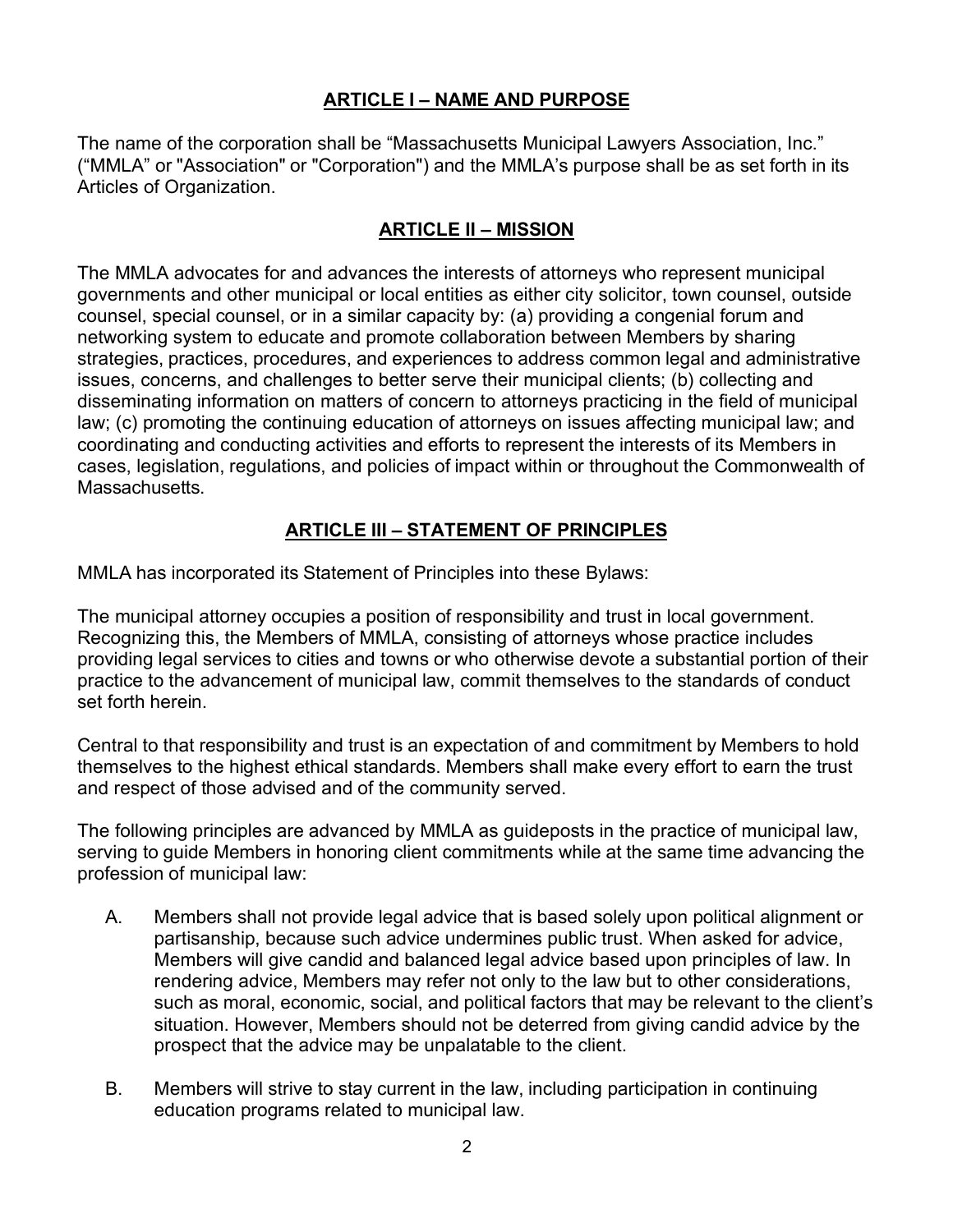- C. Members will encourage and contribute to the understanding of municipal government functions and operations by both local officials and the public.
- D. Members will conduct themselves in a manner that advances professionalism in municipal law practice.

### **ARTICLE IV – MEMBERSHIP**

The following individuals are eligible to apply for membership:

- A. Current Municipal Counsel. Any lawyer city solicitor, town counsel, or otherwise designated – a substantial percentage of whose practice consists of representing or advising cities, towns, or local government officials and government entities.
- B. Past Municipal Counsel. Any lawyer city solicitor, town counsel, or otherwise designated – a substantial percentage of whose past practice consisted of representing cities, towns, or local government officials and government entities, and whose current practice, in the continuing judgment of the Executive Board, is deemed compatible with membership.
- C. Other Attorney. Any other lawyer who, in the continuing judgment of the Executive Board, has demonstrated a commitment to the practice of municipal law and the principles of the Association, and whose non-municipal practice is deemed compatible with membership.
- D. Law Student. Any student currently enrolled in law school who, in the judgment of the Executive Board, has demonstrated a commitment to the practice of municipal law.

# **ARTICLE V – EXECUTIVE BOARD AND OFFICERS**

# **A. EXECUTIVE BOARD**

There shall be an Executive Board of thirteen (13) Directors, consisting of the President, the Vice-President, the Secretary, the Treasurer, the Immediate Past President, and eight (8) other Directors. Past Presidents shall serve on the Executive Board for one (1) year following the expiration of their term as President; thereafter, and if in good standing, any Past President may elect to serve ex officio on the Executive Board; however, any Past President who is not the Immediate Past President shall not have voting rights on the Executive Board.

The Officers of the Association shall be a President, a Vice-President, a Secretary, and a Treasurer. The Secretary shall also serve as the Chief Administrative Officer with the title of "Executive Director."

Meetings of the Executive Board shall be held regularly at the discretion of the President at such times and places and in a manner as the President may determine.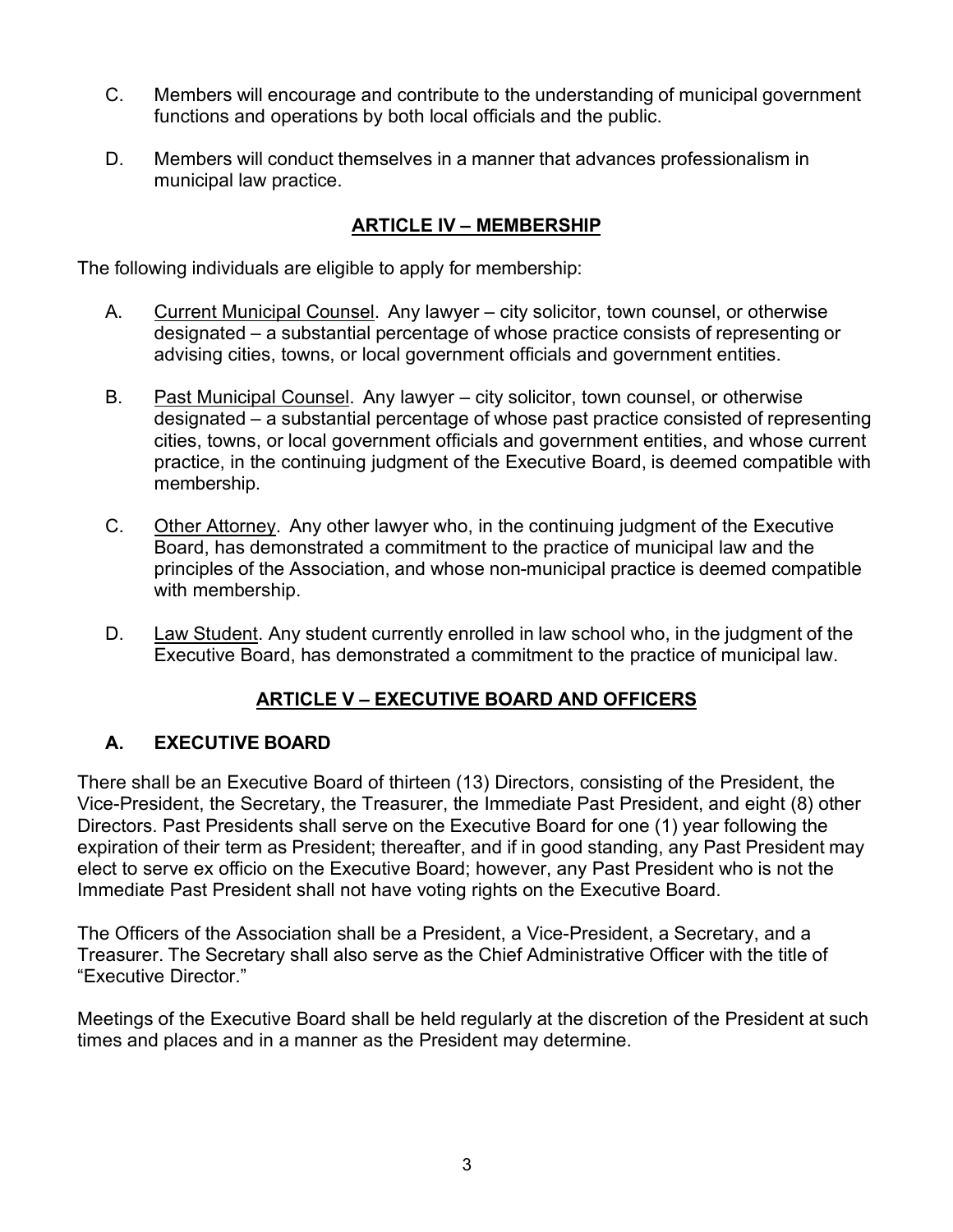A quorum of the Executive Board shall consist of seven (7) or more of the thirteen (13) Directors, exclusive of Past Presidents serving ex officio.

Participation in any meeting of the Executive Board may be in person or through remote participation. Any Director participating remotely shall be counted for purposes of establishing the quorum and may vote. In all other aspects, a remote meeting shall be treated the same as an in-person meeting

A majority vote of the Members of the Executive Board present and voting shall be required to authorize the filing of any amicus brief on behalf of the Association.

# **B. OFFICERS**

### 1. President

The President shall be the Chief Executive Officer of the Association and oversee all activities of the Association. The President shall exercise the power and carry out the duties of such officer of the Association but may delegate any or all such powers and duties to the Officers or to the Executive Director.

The President shall preside at all meetings of the Association and of the Executive Board and shall serve as Chair. In the absence of the President, the Vice-President shall preside.

Not later than March 1 of each year, the President shall appoint and convene the Nominating **Committee** 

The President, in consultation with the Vice-President where feasible, shall select and appoint Members to all standing and ad hoc committees and shall fill any vacancies occurring therein, in accordance with the provisions set forth in Article IX, and shall serve as ex officio Member of all committees.

### 2. Vice-President

The Vice-President shall perform such duties as may be delegated by the President and shall succeed to the office of the President in the event of death, disability, or resignation of the President.

The Vice-President shall preside at meetings in the event of the temporary absence of the President.

Where feasible, the Vice-President shall be consulted by the President concerning selection and appointment of Members to all standing and ad hoc committees, and any vacancies therein.

The Vice-President shall serve as the Chair of the Annual Conference Planning committee.

# 3. Secretary

The Secretary shall be the principal recording officer of the Association. The Secretary shall: (a) keep a record of all proceedings of the Association; (b) notify Directors, Officers, and Members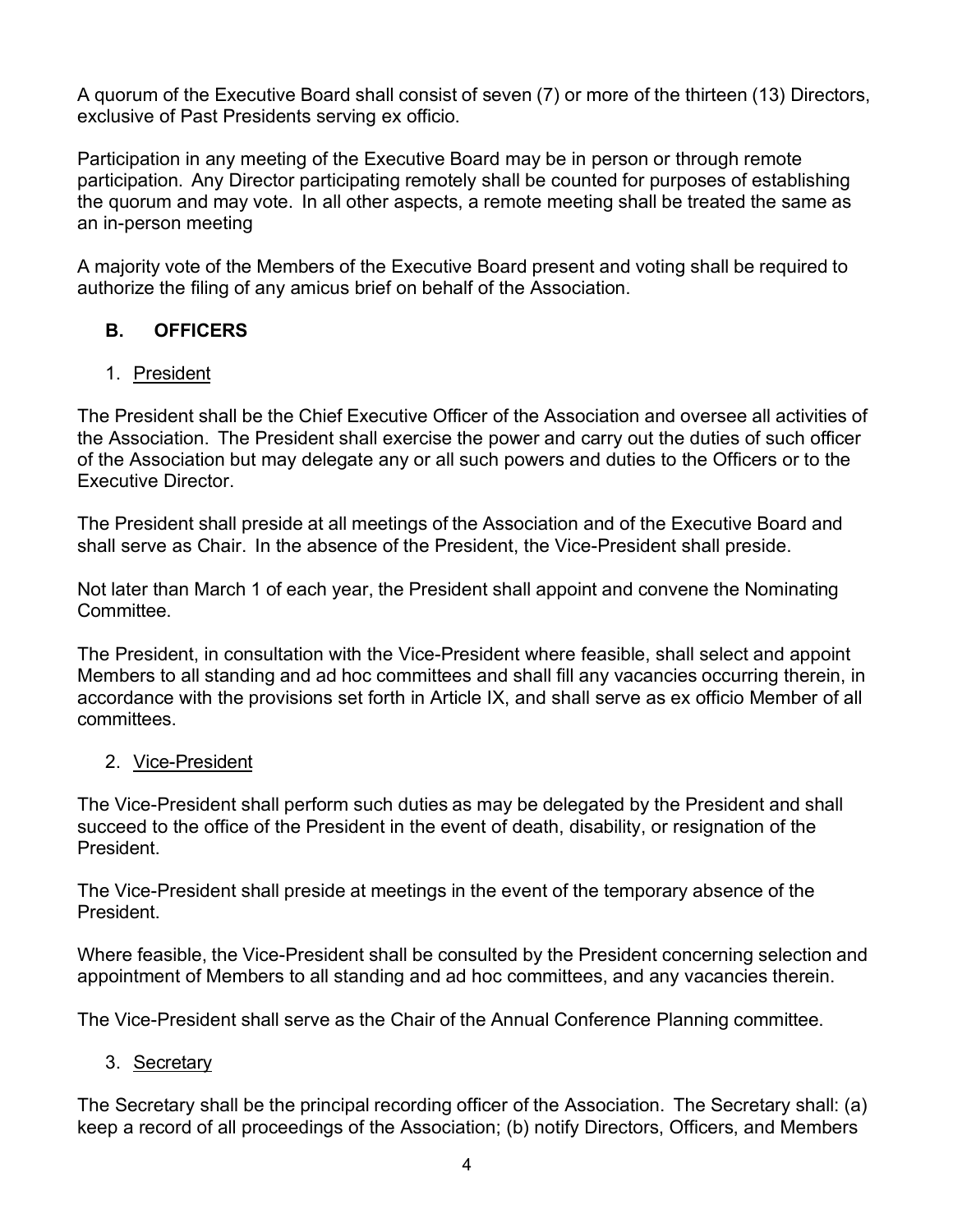of committees of their election or appointment; (c) issue notice of all meetings; and (d) perform such other duties as may be designated by the President or the Executive Board.

4. Treasurer

The Treasurer shall be the principal financial officer of the Association, shall have general charge of the financial affairs of the Association, and shall not hold any other office, nor the Executive Director position. The Treasurer shall: (a) collect all monies due the Association; (b) pay all regular expenses incurred in the ordinary operation of the Association; (c) disburse the monies of the Association as directed by the Executive Board or as authorized by these Bylaws; serve as a Member of the Finance Committee and monitor the annual budget approved by the Executive Board; (e) keep proper books of account and make reports thereof at the annual business meeting of the Association and, on a monthly basis, to the President and the Executive Board; and (f) perform such other duties as may be designated by the President or the Executive Board.

# **ARTICLE VI – ELECTIONS AND REMOVAL**

# **A. ELECTIONS**

The Nominating Committee shall, prior to the annual business meeting, make its nomination of Officers and Directors for the election at the annual business meeting. Notice of said election shall be provided as in Article VI. All nominees must be members of the Association in good standing and must maintain such membership during their terms.

All Officers and Directors shall be elected at the Association's annual business meeting and shall hold office for a term beginning July 1 following the election, through the next June 30, or until their successors are chosen, whichever is later. Vacancies in any office or on the Executive Board not otherwise provided for in these Bylaws may be filled by the Executive Board.

Officers shall be limited to one (1) term in the same office, except for the Secretary and the Treasurer. Directors shall be limited to a total of eight (8) consecutive one-year terms on the Executive Board; however, the Nominating Committee may, with good cause, considering the best interests of MMLA, and, with the concurrence of a majority of the Executive Board, waive the term limitations requirement to fill seat(s) on the Executive Board.

No person shall serve in more than one Officer position at any time.

# **B. REMOVAL**

Any Member of the Executive Board, including an Officer, who is delinquent in their duties as a Member of the Executive Board may be removed from the Executive Board by a two-thirds (2/3) vote of the Executive Board. The Member facing removal shall not vote but will be allowed to speak on the matter before any such vote is called.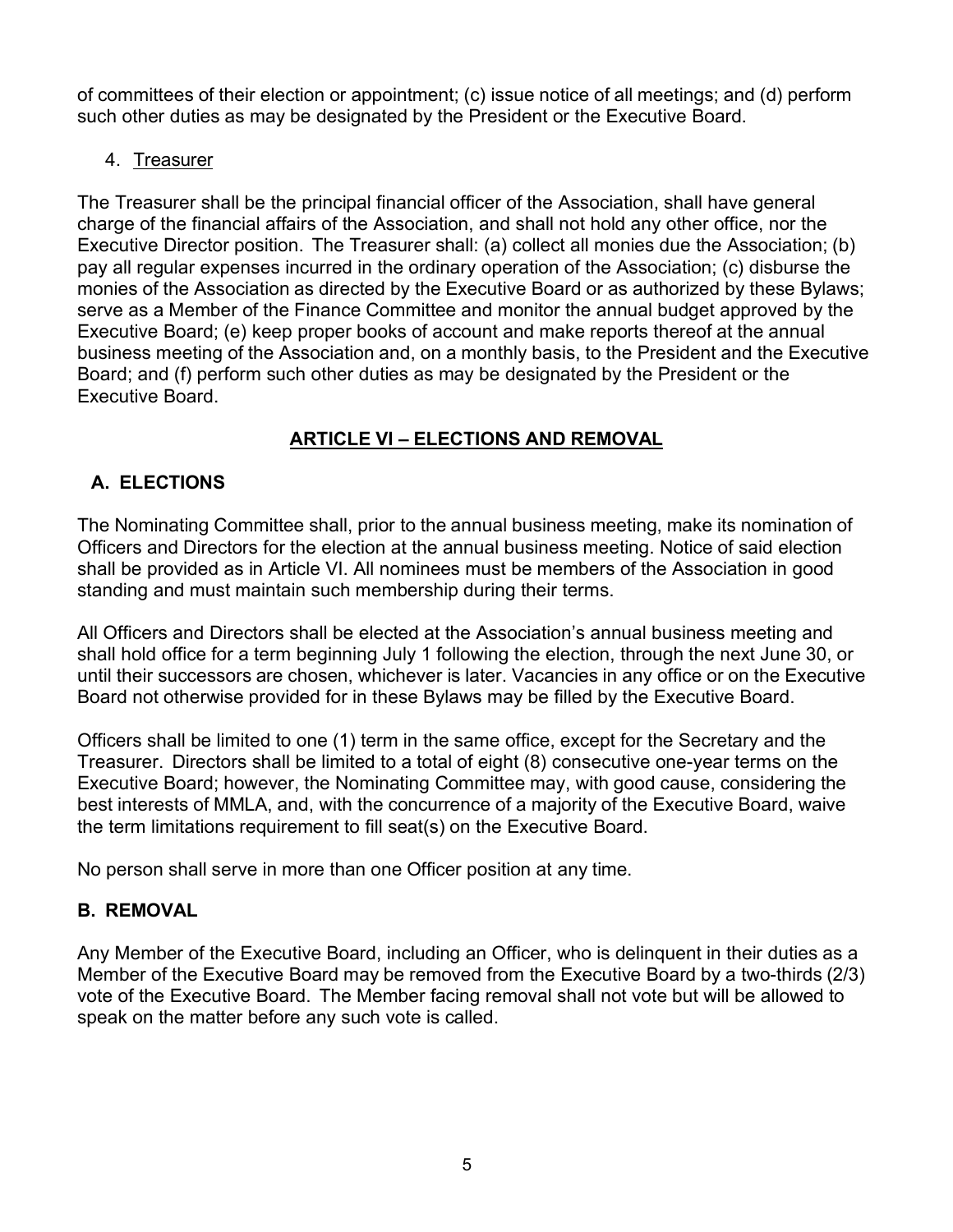"Delinquent" is defined as either (a) missing three (3) regularly scheduled Executive Board meetings in a row, or (b) missing twenty-five per cent (25%) or more of Executive Board meetings in one (1) fiscal year. A missed meeting may be excused in the collective judgment of the President and Secretary, if good cause was provided in writing (when feasible) to them in advance of any Executive Board meeting. The Secretary shall note in the Executive Board meeting minutes all absences and the decision on the same as either "excused" or "unexcused."

### **ARTICLE VII – MEETINGS OF THE ASSOCIATION**

The annual business meeting of the Association shall be held between April 1 and June 30 of each year on a date the Executive Board shall designate. The Secretary shall provide notice thereof to each Member at least twenty (20) days before the meeting.

Meetings of the Association may be called by the President or Executive Board and special meetings shall be called by the President upon written request of fifteen (15) Members stating the purpose of such meeting. Notice of every special meeting stating the matters to be considered at such meeting shall be provided to each Member at least seven (7) days before the time of such meeting.

At any meeting of the Association twenty (20) Members shall constitute a quorum. A majority vote of the Members attending, with each Member being entitled to one (1) vote, shall decide any question, including election to any office, unless otherwise required by law, the Articles of Organization, or these Bylaws.

A meeting in the nature of an Annual Conference to include panel discussions, social functions, and networking opportunities shall be planned and conducted annually under the direction of the Vice President and the Annual Conference Planning committee.

Participation in any meeting of the Association, including special meetings, may be in person or through remote participation. Any Member participating remotely shall be counted for purposes of establishing the quorum and may vote. In all other aspects, a remote meeting shall be treated the same as an in-person meeting.

# **ARTICLE VIII – ANNUAL DUES**

Annual dues shall be as determined by the Executive Board and shall be payable on or before July 1 of each year. The Executive Board shall announce any such changes in dues before the annual business meeting.

Non-payment of dues by October 1 shall be grounds to terminate membership in the Association. Any such termination shall require written notice to the delinquent Member, who shall have fifteen (15) days after the date of the notice to cure such delinquency.

# **ARTICLE IX – MEMBERSHIP AND FISCAL YEAR**

Membership and fiscal year shall be from July 1 through June 30 of the following year.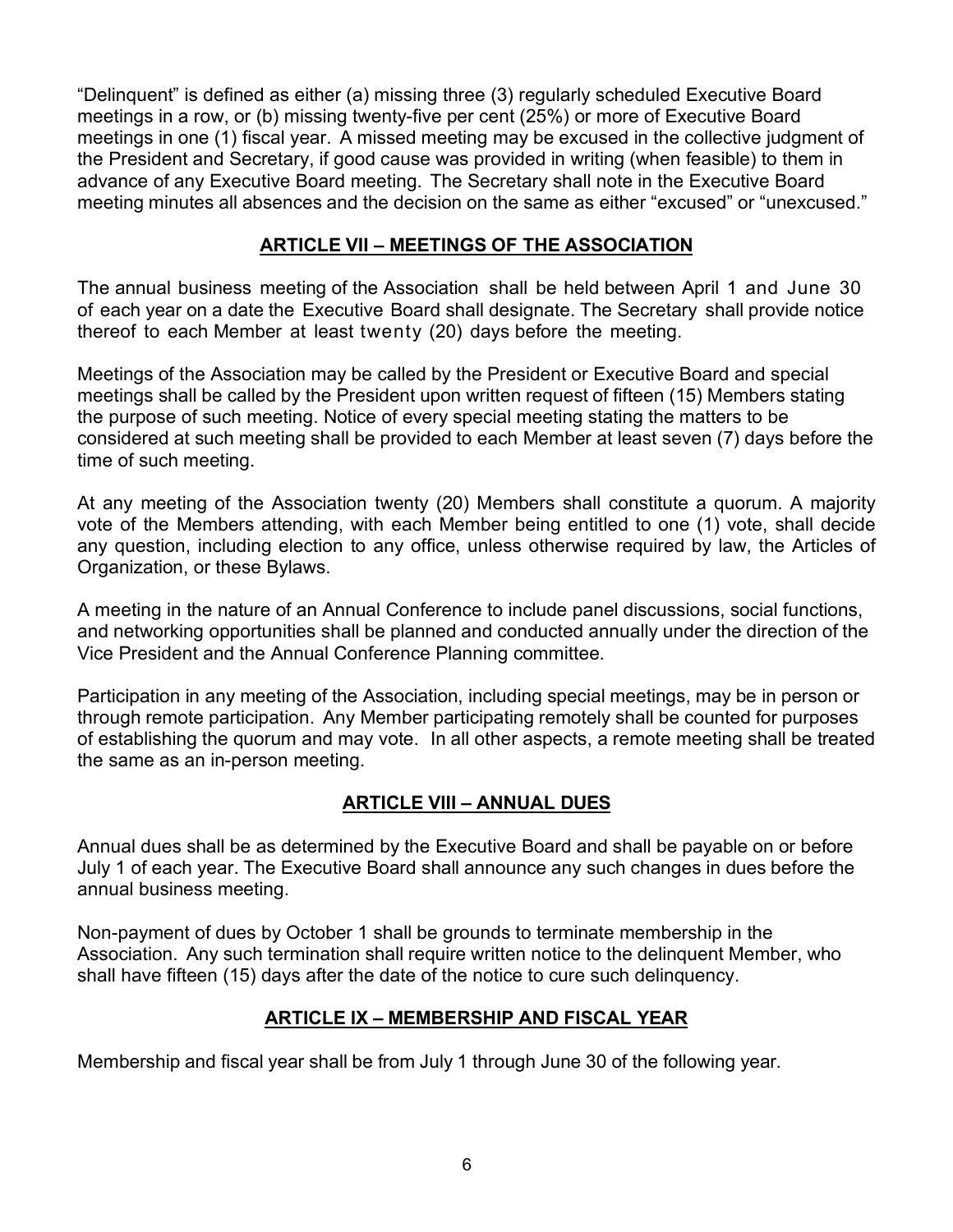### **ARTICLE X – COMMITTEES**

The MMLA shall have the following standing committees:

- A. Nominating
- B. Amicus Curiae
- C. Legislative
- D. Finance
- E. Programming
- F. Member Outreach and New Lawyers
- G. Governance
- H. Emeritus
- I. Annual Conference Planning

The President may, from time to time, appoint ad hoc committees, at their discretion.

The duties, membership and terms of each standing committee shall be set forth in a Committee Charter as adopted by and revised from time to time by the Executive Board. A majority of the membership of a Committee shall constitute a quorum and any votes by a Committee shall be by majority vote of those present and voting. Committees may hold their meetings in person or remotely, at the discretion of the Committee Chair, and shall provide periodic written reports to the Executive Board of their activities.

The President, in consultation with the Vice-President where feasible, shall select and appoint all standing committees and shall fill any vacancies occurring therein, in accordance with the following provisions:

- 1. All appointments to any committee shall be limited to a total of no more than six (6) consecutive years, which shall be either three (3) consecutive terms of two (2) years, or two (2) consecutive terms of three (3) years, depending on the Committee Charter. Thereafter, the Member is not eligible for appointment to the same committee for at least two (2) years. The terms of the members of each committee shall be staggered so that to the extent possible the same number shall expire in each year.
- 2. The President may, with good cause, considering the best interests of MMLA, and with the concurrence of a majority of the Executive Board, waive the term limitations requirement to fill seat(s) on any committee.
- 3. Appointments to fill vacancies shall be for the remainder of the term, if applicable. Thereafter, a Member appointed to fill the remainder of anyone's term may be eligible for original appointment to that committee for a further six (6) years.
- 4. The President shall appoint a committee Chair, after consulting with the committee Members and the outgoing Chair. Any Member of a committee is eligible to serve as Chair.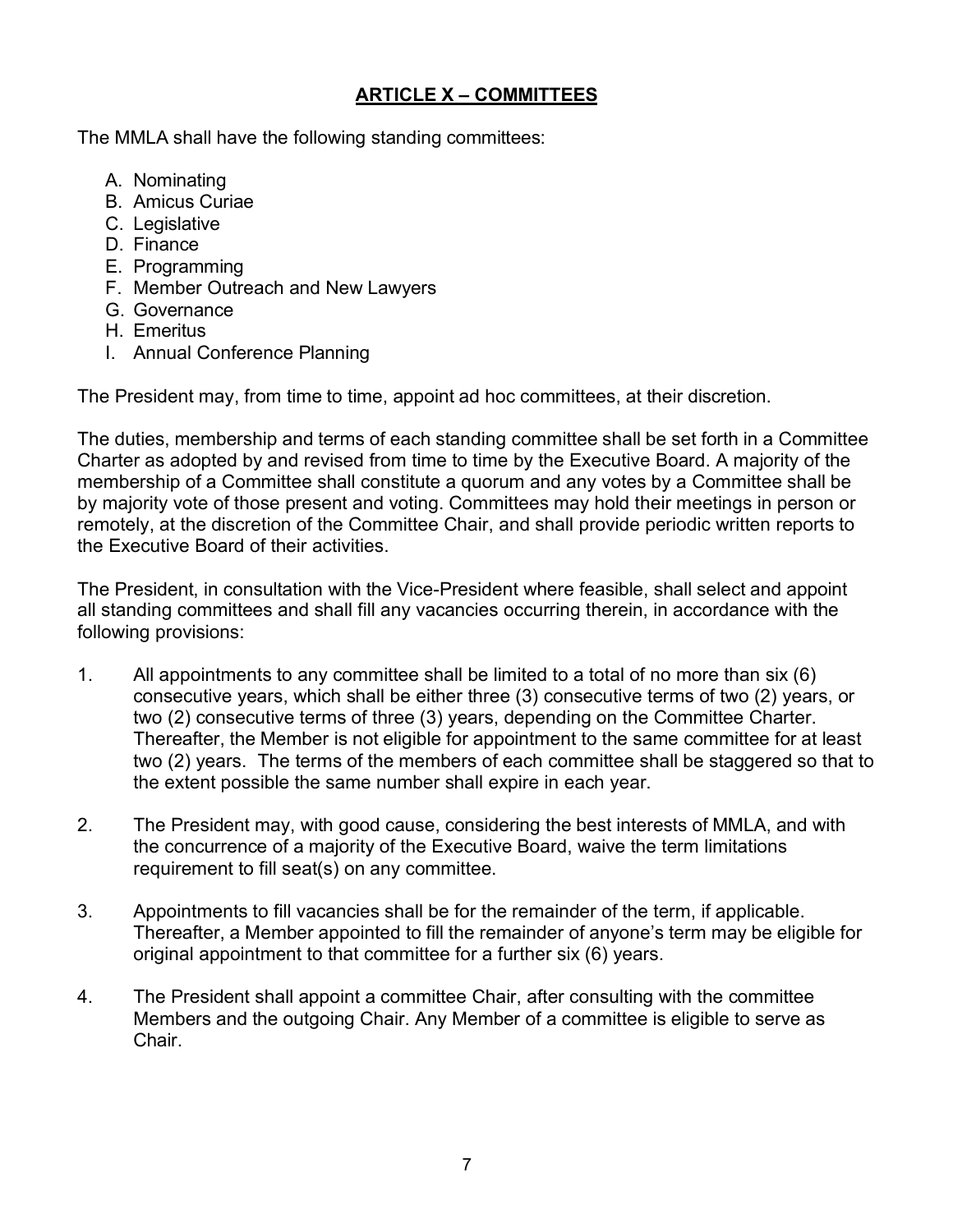The President shall transmit written confirmation of all committee appointments to the Secretary, who shall keep records of committee appointments and terms, and report all appointments to the Executive Board at its next meeting.

# **ARTICLE XI – AMENDMENTS**

These Bylaws may be amended at any regular or special meeting by vote of two-thirds (2/3) of the Members present and voting, notice of the substance of the proposed amendment having been provided in writing, and having been read at a previous meeting.

### **ARTICLE XII – USE OF FUNDS AND DISSOLUTION**

- A. The corporation shall use or distribute all property from time to time held by the corporation solely in the furtherance of the exempt purposes of the corporation in such manner as the Executive Board shall determine;
- B. No part of the assets or net earnings, if any, of the corporation shall inure to the benefit of, or be distributable to, its Members, its Directors, its Officers, or any individual, except that the corporation shall be authorized and empowered to pay reasonable compensation for services rendered and to make payments and distributions in furtherance of the purposes set forth in Article 1 of these Bylaws;
- C. The corporation shall not directly or indirectly participate in, or intervene in (including the publishing or distributing of statements) any political campaign on behalf of or in opposition to any candidate for public office, and no substantial part of the activities of the corporation shall be the carrying on the propaganda, or otherwise attempting to influence legislation (except to the extent the corporation makes expenditures for purposes of influencing legislation in conformity with the requirements of Section 501(h) of the Internal Revenue Code); and
- D. Upon liquidation or dissolution of the corporation after payment of all of the liabilities of the corporation or due provision therefor, all of the assets of the corporation shall be distributed for one or more exempt purposes specified in Section 501(c)(6) of the Internal Revenue Code and shall not inure to the benefit of or be distributed to any individual (including, without limitation, any individual, Director or Officer of the corporation).

# **ARTICLE XIII – PERSONAL LIABILITY**

It is intended that the incorporators, Members, Directors, Officers, and committee Members of the corporation not be personally liable for any debt, liability, or obligation of the corporation, and that all persons, corporations, or other entities extending credit to, contracting with, or having any claim against, the corporation, may look only to the funds and property of the corporation for the payment of any such contract or claim, or for the payment of any debt, damages, judgment, or decree, or of any money that may otherwise become due or payable to them from the corporation. Nothing contained in these Bylaws shall amend, alter, or impair any provision contained in the Articles of Organization relating to limitations of liability of Directors or Officers of the corporation to the corporation or to its Members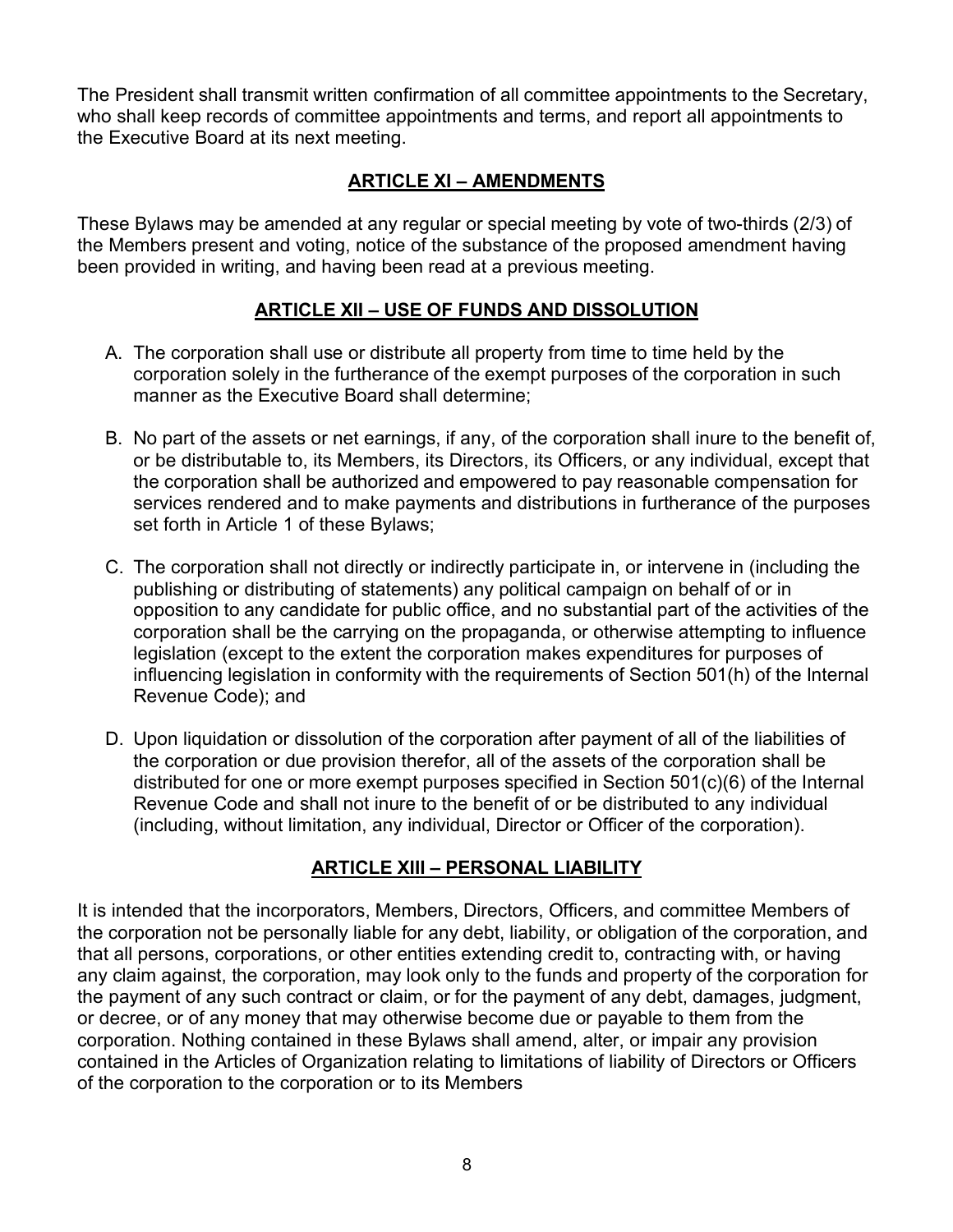### **ARTICLE XIV – INDEMNIFICATION AND INSURANCE**

To the extent legally permissible and only to the extent that the status of the corporation as an organization exempt under Section 50l(c)(6) of the Internal Revenue Code of 1986, as amended, is not adversely affected thereby, persons and classes of persons identified below shall be indemnified by the corporation but only to the extent and in accordance with the provisions of this Article.

The persons and classes (and such person's or class of persons' heirs and legal representatives) to be indemnified under this Article are:

- A. those who shall be, or shall at any time have been, a Director or Officer of the corporation; and,
- B. those whom the Directors by their vote shall designate
	- 1. who shall be, or who shall at any time have been, any other Officer, employee or agent of the corporation, or
	- 2. who, at the request of the corporation, shall serve, or who shall at any time have served, as an incorporator, Director, Officer, employee, agent or Member of any other corporation, association, firm or other organization.

all of the persons described in clause (2) being referred to individually and without distinction as "Designated Person" shall be indemnified by the corporation against all liabilities, costs, and expenses reasonably incurred by, or imposed upon them in connection with, arising out of, or as a result of any claim, action, suit, or other proceeding (whether brought by or in the right of the corporation or such other corporation, trust, association, firm, plan, or otherwise), whether civil or criminal, or in connection with an appeal relating thereto, in the following:

any claim, action, suit, or other proceeding in which they may be or become involved or with which they may be threatened, as a party, witness, or otherwise, by reason of their being or having been such a Director, Officer, or Designated Person, or by reason of any alleged action taken or omission made in any such capacity, whether or not a Director, Officer, or Designated Person at the time any such liability, cost, or expense is incurred by, or imposed upon them

Such Director, Officer, or Designated Person shall not be entitled to indemnification to the extent prohibited by applicable law in effect from time to time, or to the extent, in any criminal action or proceeding, where it is determined that the Officer, Director, or Designated Person had no reasonable cause to believe that their conduct was lawful.

The extent of the rights of indemnification, as set forth above, shall include, without limitation, liabilities, costs, and expenses of defending, compromising, or settling any claim, action, suit, or other proceeding, and the satisfaction of any judgment or decree entered or rendered therein, including the payment of fines or penalties imposed in criminal actions or proceedings.

Except as provided above, any Director, Officer, or Designated Person referred to herein who has been wholly successful, on the merits or otherwise, with respect to any claim, suit, or proceeding of the character described herein shall be entitled to such indemnification as is above provided as of right.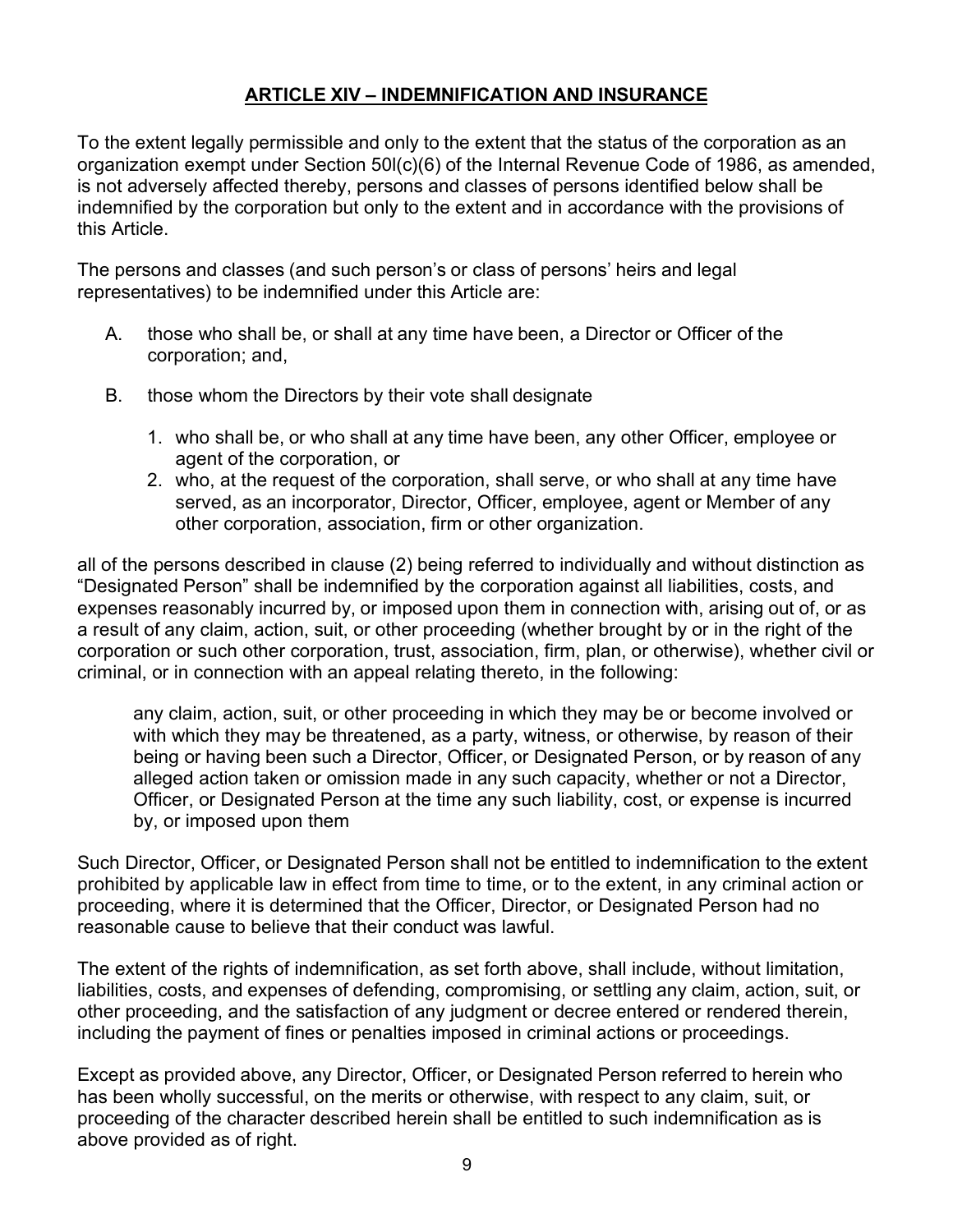In the event that any such claim, action, suit, or other proceeding shall be compromised or settled, by consent decree or otherwise, such Director, Officer, or Designated Person shall also be entitled to indemnification as of right, provided, however, that the compromise or settlement shall first have been approved by a vote of the Executive Board, acting by a quorum consisting of Directors who are not parties to (or who have been wholly successful with respect to) the claim, action, suit, or other proceeding.

Each person who shall at any time serve as such Director, Officer, or Designated Person shall be deemed so to serve in reliance upon the provisions set forth, which provisions set forth above, which provisions shall be in addition to any other rights of indemnification to which such person may be entitled pursuant to contract or to valid and applicable law, shall be separable and enforced to the extent permitted by valid and applicable law, and shall inure to the benefit of the legal representatives of such person.

In all other instances, indemnification by the corporation shall be made solely at the discretion of the corporation, but only if (a) the Executive Board acting by a quorum consisting of Directors who are not parties to (or who have been wholly successful with respect to) such claim, action, suit, or other proceeding, shall find that such Director, Officer, or Designated Person has met the standards of conduct required by law or otherwise set forth in these Bylaws or (b) independent legal counsel shall deliver to the corporation their written advice that, in their opinion, such Director, Officer, or Designated Person has met such standards.

The termination of any claim, action, suit, or proceeding, civil or criminal, by judgment, settlement (whether with or without court approval) or conviction or upon a plea of guilty or of nolo contendere, or its equivalent, shall not create a presumption that such Director, Officer, or Designated Person did not meet the standards of conduct hereinabove set forth as entitling them to indemnification.

Expenses incurred with respect to any claim, action, suit, or other proceeding shall be advanced by the corporation prior to the final disposition thereof upon receipt of an undertaking by or on behalf of the recipient to repay such amount if it shall ultimately be adjudicated that they are not entitled to indemnification hereunder, which undertaking shall be accepted without reference to the financial ability of such person to make repayment.

The corporation shall have power to purchase and maintain insurance on behalf of any person who shall be, or who shall at any time have been, a Director, Officer, or Designated Person, against any liability incurred by them in any such capacity, or arising out of their status as such, whether or not the corporation would have the power to indemnify them against such liability.

### **ARTICLE XV - TRANSITION**

These Bylaws shall take effect upon passage and be implemented as follows:

A. Officers and Directors elected at the same meeting at which these Bylaws are approved for the term that begins the following July 1 shall hold their offices for the full term for which they were elected, or until successor Officers and Directors are chosen, whichever is later.